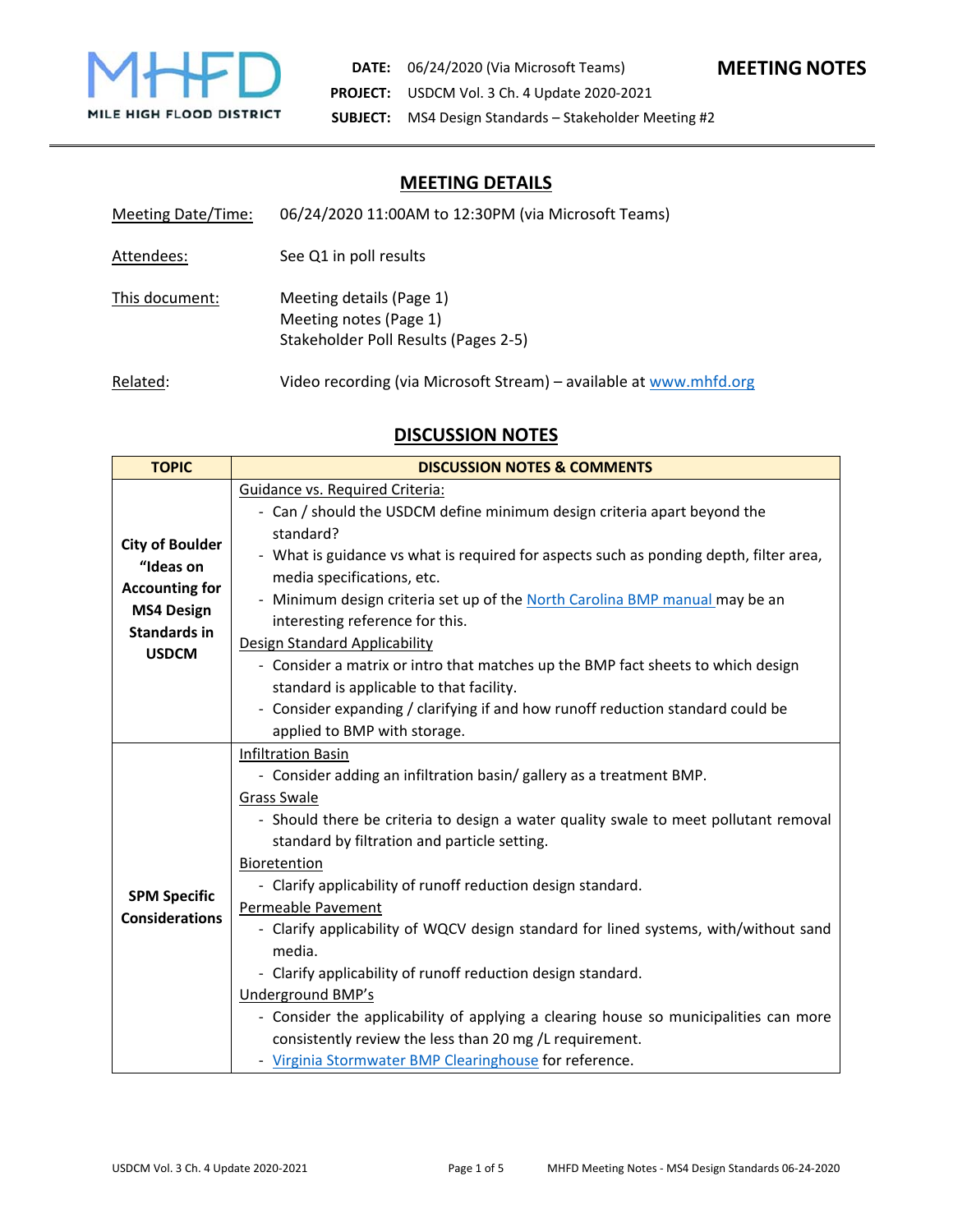

**DATE:**  06/24/2020 (Via Microsoft Teams) **MEETING NOTES PROJECT:**  USDCM Vol. 3 Ch. 4 Update 2020‐2021

**SUBJECT:**  MS4 Design Standards – Stakeholder Meeting #2

## **STAKEHOLDER POLL RESULTS**

### **Q1: Introduce yourself (Name, where do you work)**

- ‐ Benny Lonchar, AbTech Industries
- ‐ Jonathan Diller, Smith Environmental and Engineering
- ‐ Laddie Fromelius
- ‐ Craig Perl, City of Aurora Public Works
- ‐ Brik Zivkovich, MHFD
- ‐ Teresa Patterson, MHFD
- ‐ Heidi Otten, Kimley‐HorN
- ‐ Tiffany Clark, SEMSWA
- ‐ City of Westminster
- ‐ Judah Gaioni, City of Longmont
- ‐ Jeff Williams, City and County of Denver
- ‐ Kevin Koryto ‐ City of Boulder
- ‐ Laura Hinds, MHFD
- Jim Watt, MHFD
- ‐ Jane Clary, Wright Water Engineers
- ‐ Colin Bell, City and County of Denver
- Jon Villines, MHFD
- ‐ Ben Beall, City of Steamboat Springs

#### **Q2 What is the biggest challenge with the new MS4 design standards?**

- Mean vs Median
- ‐ Regional facilities with WQCV
- ‐ BMP selection criteria for targeting stormwater pollutants
- ‐ EDB vs underground detention
- ‐ Mixing criteria
- ‐ As an MS4, how do we verify the pollutant removal standard? NJ and WA use percent removal instead of absolute removal
- ‐ Roadway projects
- ‐ Constrained sites
- ‐ Runoff reduction (x2)
- ‐ Quantifying annual pollutant load reductions
- ‐ 20% area vs. 20% storage
- ‐ Runoff reduction for filters
- ‐ Standard vs recommendation
- More difficult to review
- ‐ Underground systems
- ‐ 30 mg/L vs volume
- ‐ TSS removal rates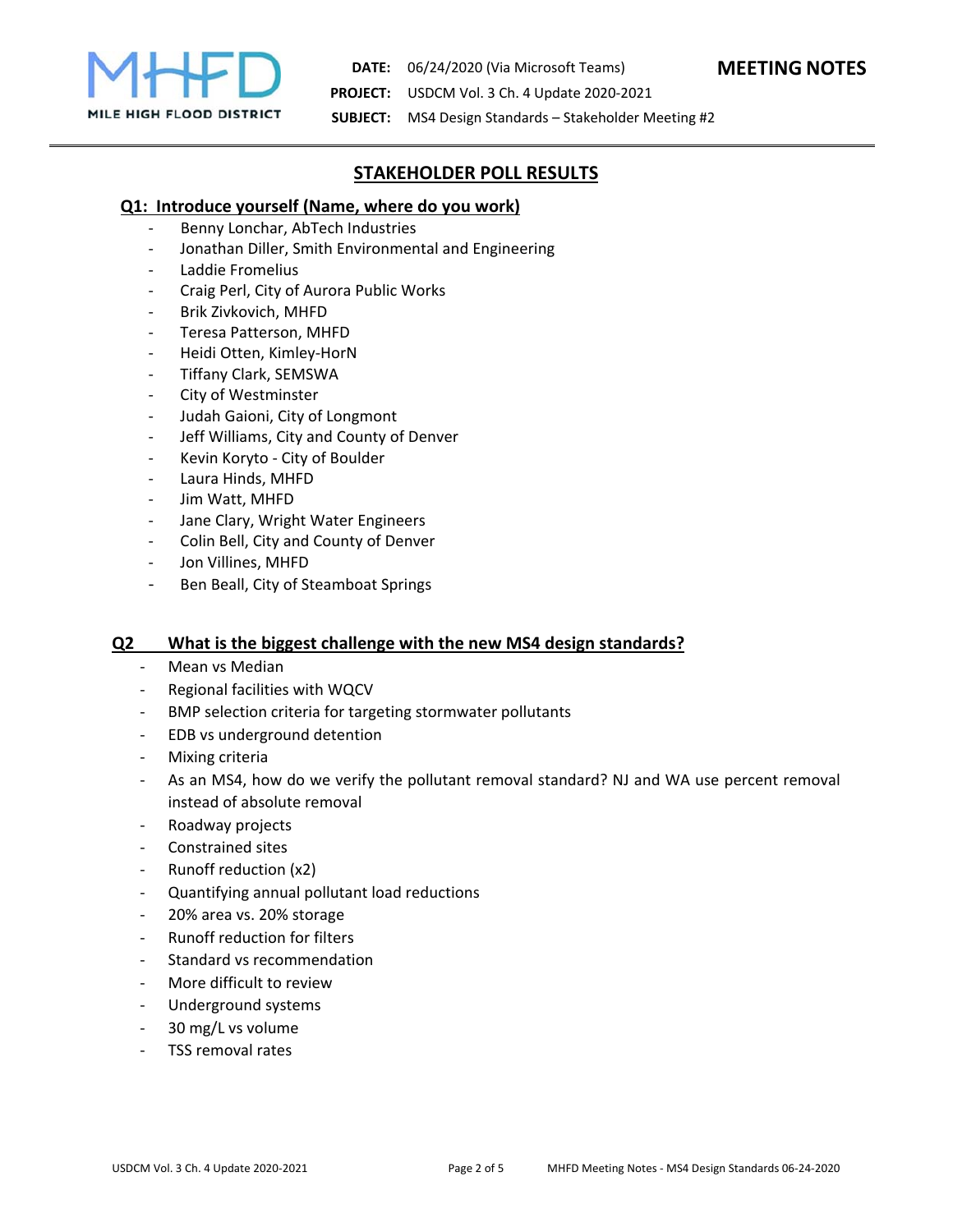

#### **Q3: What should we add in Volume 3, in regard to design standards?**

- ‐ Trash?
- ‐ Pretreatment for EDB's
- Guidance on underdrains
- Seed mixes for buffer strips
- ‐ Selecting vegetation
- ‐ Minimum base design criteria (always has to be met to meet design standard) vs guidance
- ‐ Maintenance considerations in design
- ‐ Water quality treatment for sites on historic landfills
- ‐ Examples for common BMP's
- ‐ Revamp the guidance on BMP selection to give design a nudge toward other BMP's beside EDB's for everything
- ‐ Expanded maintenance recommendations for permanent control measures
- ‐ Design guidance for level spreaders
- ‐ Flow chart
- ‐ Expand runoff reduction to relate to both WQCV and detention
- ‐ Minimum design standard v. additional recommendations ... clarity between two.
- ‐ BMP selection flow chart
- ‐ Ease of maintenance. Can we send a vac truck to go clean the facility? Recommend frequency of inspection and cleaning
- ‐ Additional infiltration guidance(x2)
- ‐ How to evaluate TSS criteria compliance with biofilters
- ‐ Accepted EMCs for TSS for the region, probably by land use
- ‐ Underground systems sizing guidance
- Starting point for pollution runoff concentration by land use type
- ‐ Evaluation of proprietary devices
- ‐ Bioretention soil recipe

#### **Q4: What features could we add to the manual that would help with record keeping?**

- Photo-based examples in support guides for site inspections and maintenance
- ‐ Annual BMP report template.
- ‐ Standardize narratives on Drainage Reports discussing water quality, meeting the 100 percent (20‐1 acre) and listing applicability of exemptions
- ‐ Design standards worksheets
- ‐ Example language for exclusions to include in Drainage Reports.
- ‐ Guidance on during construction inspections of BMPs and associated documentation
- ‐ Sample maintenance checklists with frequencies.
- O&M plan and agreement template
- ‐ How to track exclusions
- ‐ Exclusions evaluation form template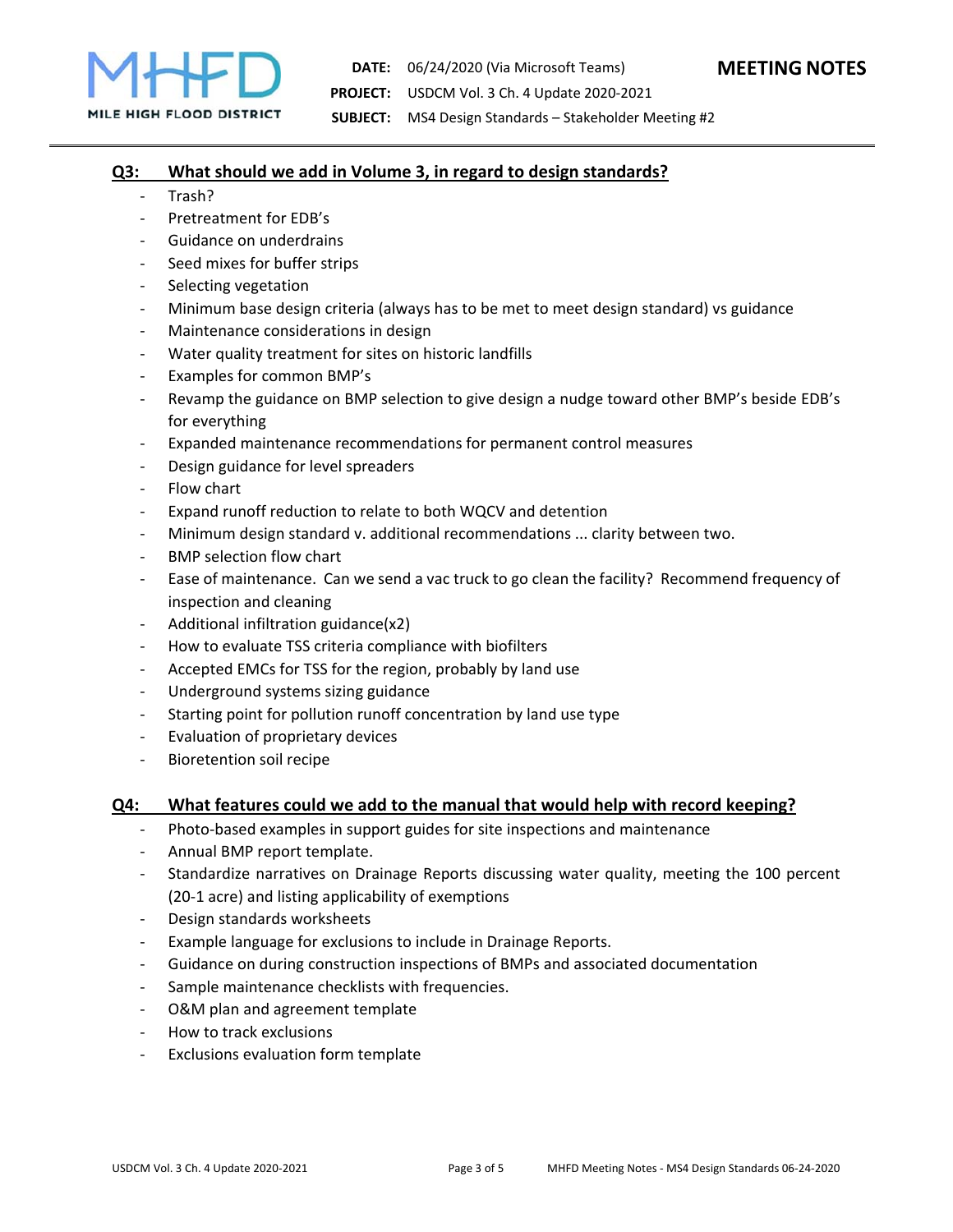

**DATE:**  06/24/2020 (Via Microsoft Teams) **MEETING NOTES PROJECT:**  USDCM Vol. 3 Ch. 4 Update 2020‐2021 **SUBJECT:**  MS4 Design Standards – Stakeholder Meeting #2

### **Q5: Preferred Technology?**

| <b>Response</b> | Count          |
|-----------------|----------------|
| <b>BMP</b>      | 8              |
| <b>SCM</b>      | 11             |
| Total           | $\overline{0}$ |



### **Q6: Are you working on EDB retrofits?**

| <b>Response</b>              | Count |  |
|------------------------------|-------|--|
| No                           |       |  |
| No, but we have several that | 6     |  |
| need help                    |       |  |
| $0 - 5$                      |       |  |
| Yes, $5+$                    |       |  |
| <b>Total Responses</b>       | 10    |  |





### **Q7: What is your biggest challenge with existing EDB's?**

- ‐ Changing storm event (new NOAA)
- ‐ Maintenance issues that may result from adding a WQCV element to an historical detention only system
- ‐ Transition to educate community
- ‐ Difference in past vs current standards, eg 10‐yr vs EURV
- ‐ Having the original design data to adequately "re‐design"
- ‐ Base flows ‐ snow melt runoff
- ‐ How to deal with baseflows
- ‐ Safety
- ‐ \$\$\$
- ‐ Drain times and water rights
- ‐ Maintenance consideration

### **Q8: Would checklists be useful in Volume 3?**

| <b>Response</b> | Count |
|-----------------|-------|
| Yes             | 10    |
| No              | n     |
| Total           | 10    |